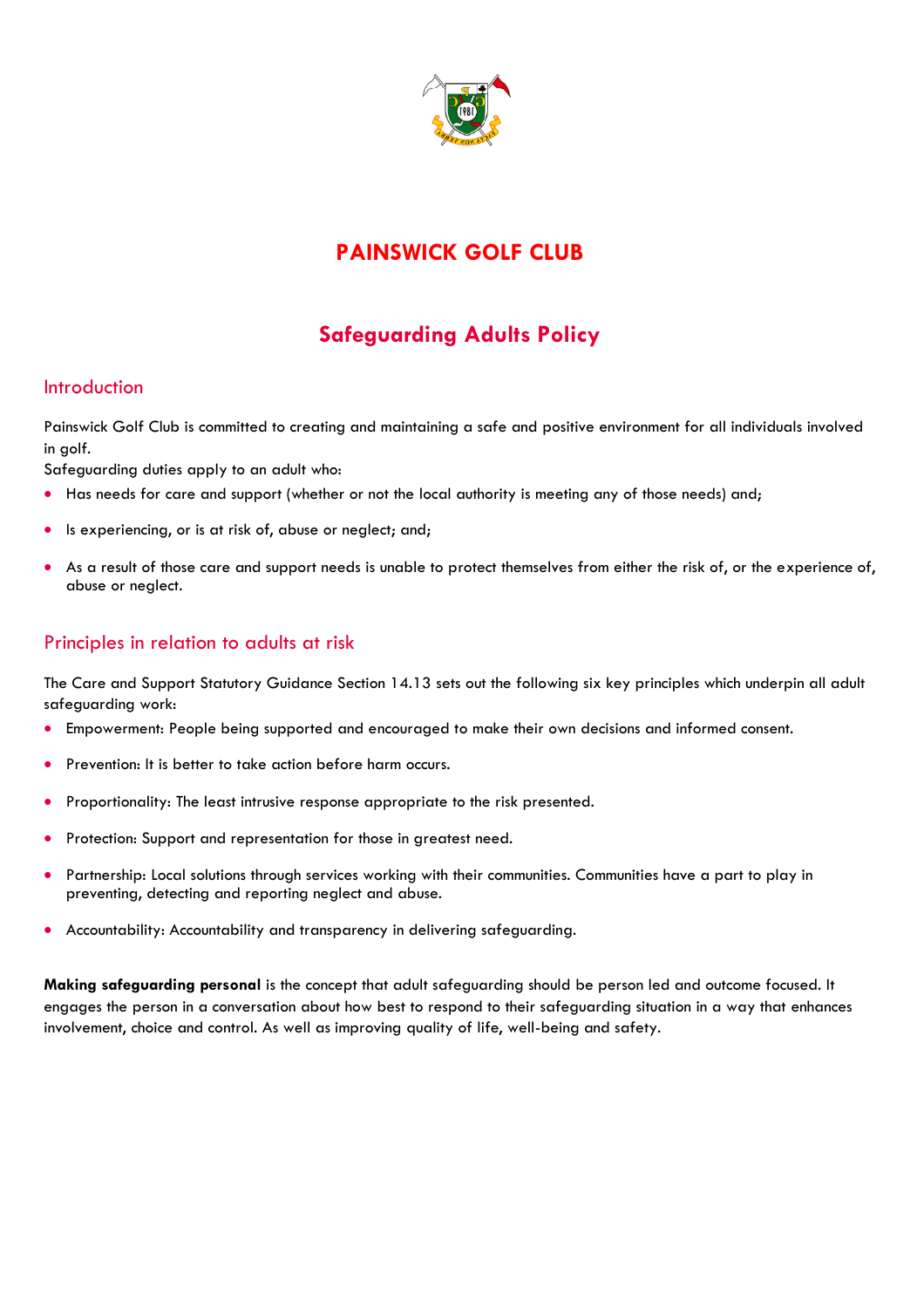

## **Children and Young People**

# **Safeguarding Policy**

#### Introduction

Everyone working with children and young people has a responsibility for keeping them safe, irrespective of their role, whether they are paid members of staff or volunteers.

England Golf is committed to ensure that the sport of golf is one within which all participants can thrive in a safe environment and that all children and young people have an enjoyable and positive experience when playing golf.

### Key principles

The welfare of children is paramount.

- A child is defined by law in England and Wales as a person under the age of 18 years.
- All children, regardless of their Age, Race, Religion or Belief, Disability, Gender identity or Sexual Orientation, have the right to protection from abuse.
- All concerns and allegations of abuse and poor practice will be taken seriously and responded to swiftly and appropriately.
- All children have the right to be safe.
- All children have the right to be treated with dignity and respect.
- The Painswick Golf Club will work with children, their parents/carers and external organisations to safeguard the welfare of children participating in golf.
- We recognise the authority of the statutory agencies and are committed to complying with Local Safeguarding Children Board Guidelines (LSCB), Working Together under the Children Act 2004, and any legislation and statutory guidance that supersedes these.
- The Painswick Golf Club is committed to working in partnership with other key UK Golf Bodies to continually improve and to promote safeguarding initiatives across the sport.
- The Painswick Golf Club owes a legal duty of care to children on their premises or engaged in their activities. That duty is to take reasonable care to ensure their reasonable safety and the duty is higher than it would be for adults.

### **Objectives**

The Painswick Golf Club aims to:

Provide a safe environment for children and young people participating in golfing activities and try to ensure that they enjoy the experience.